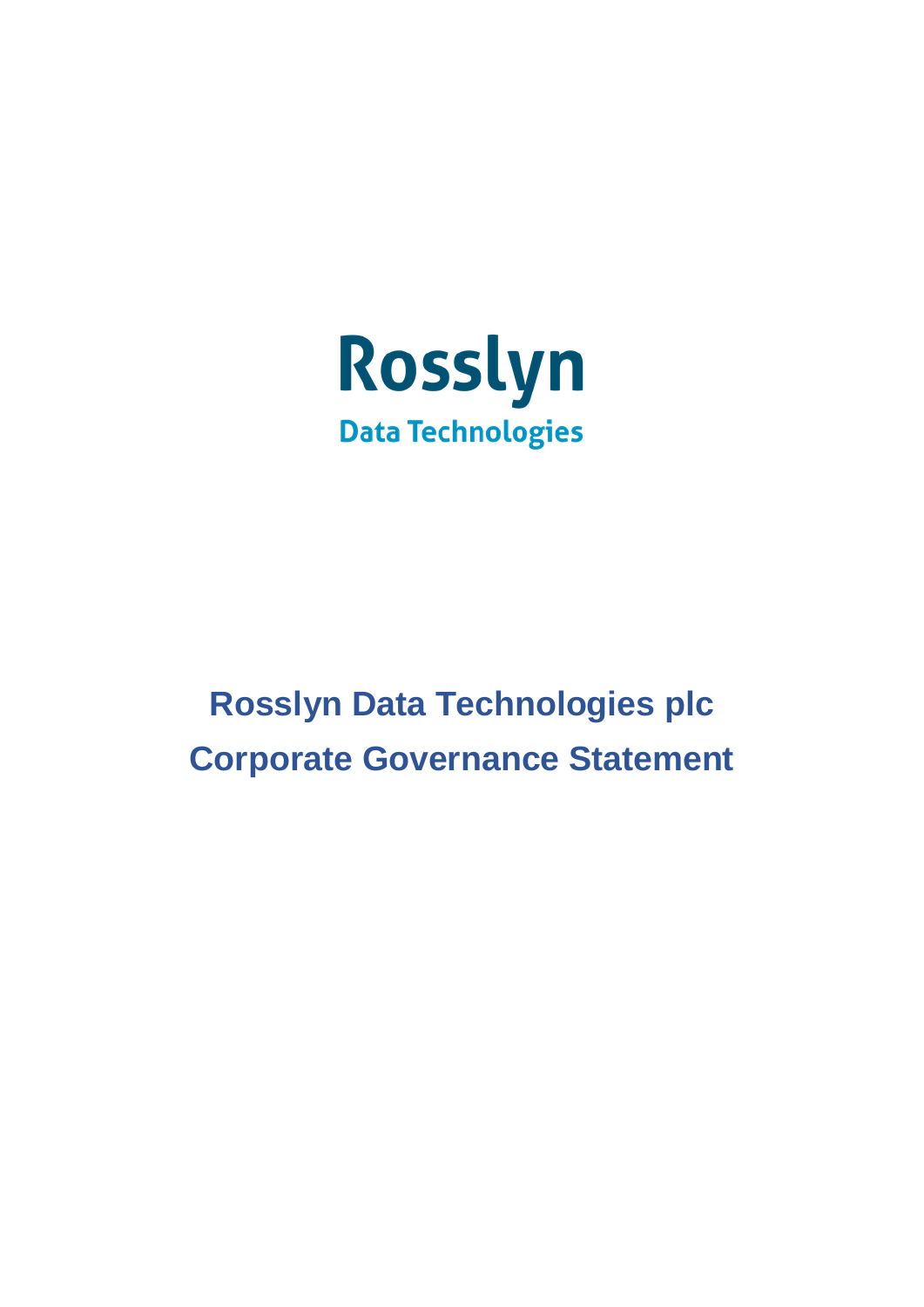**Rosslyn Data Technologies plc ("RDT", "Company", "we" or "us")**

# **Statement of Compliance with the Quoted Companies Alliance Corporate Governance Code**

## Introduction:

In 2018, the London Stock Exchange introduced changes to the AIM Rules for Companies requiring all AIM listed companies to adopt and comply with a recognised corporate governance code. The Company's board of directors (Board) adopted the Quoted Companies Alliance (QCA) Corporate Governance Code (Code). This statement provides a summary of how we comply with the Code as in force at the date of this statement. The Board's view is that, as of the date of this statement, the Company complies with the Code but any divergence from the Code (details of which are set out in this statement) are, in the circumstances, reasonable, appropriate and in the best interests of shareholders as a whole.

We will provide regular updates on our compliance with the Code.

Rosslyn Data Technologies plc (AIM: RDT), the provider of a leading cloud-based enterprise data analytics platform, through the development of products that reduce time and costs for our clients and with business partners, by seeking to interact in an ethical and equitable manner; with employees by offering rewarding careers with the right support and encouragement to allow each individual to reach their potential; and with shareholders, by deploying capital against a well thought through and measured business plan to seek to ensure that long-term, sustainable, growth is achieved. It is the role of the Board to ensure that RDT is managed for the long-term benefit of all its shareholders. Underpinning this are the corporate governance processes that have been put in place since IPO that are designed to ensure control, reduce risk and add long-term value.

James Appleby Chairman

1st November 2019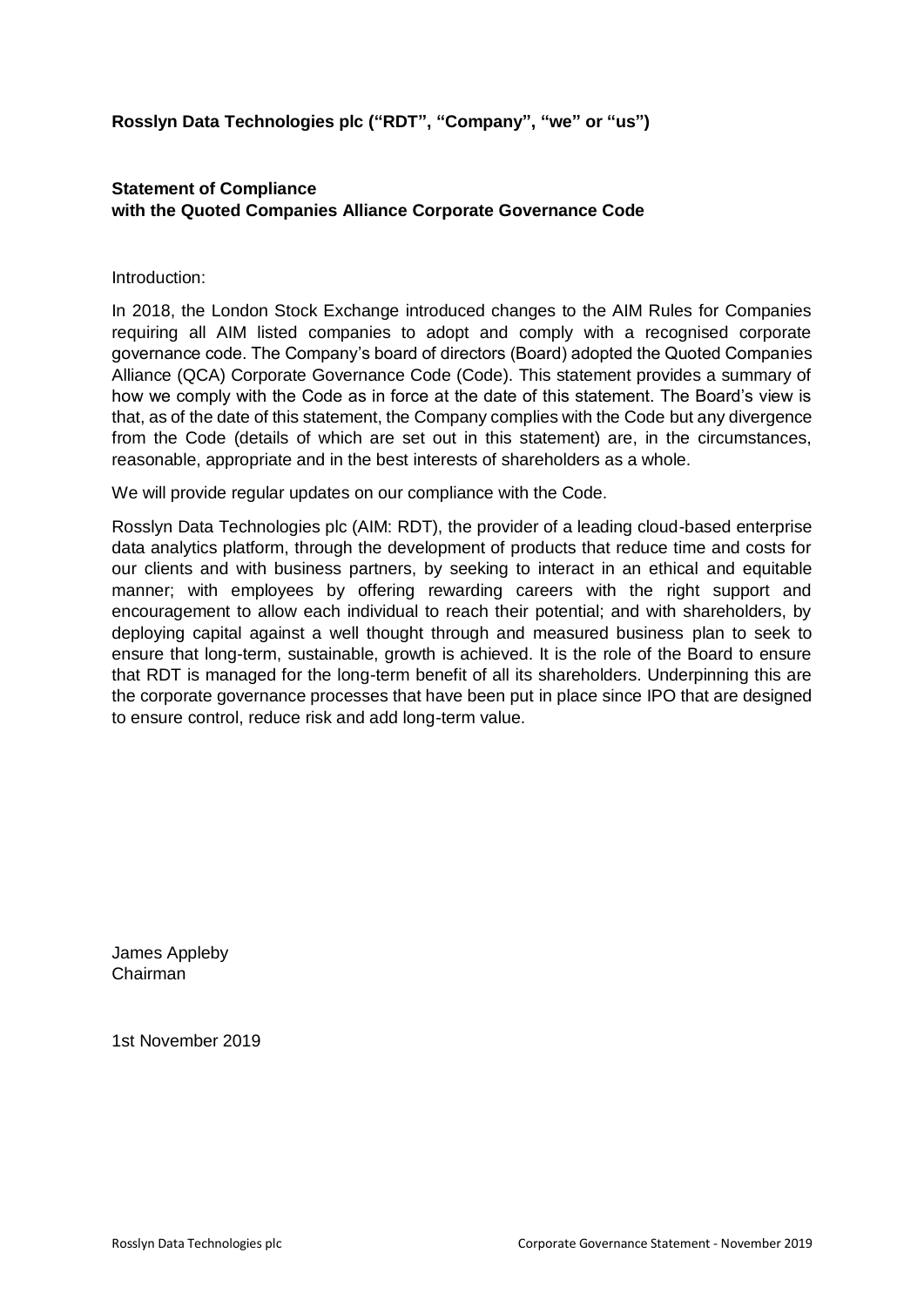## **The Quoted Companies Alliance Corporate Governance Code**

The Code is constructed around 10 principles, taking key elements of good governance and applying them in a manner which is workable for the needs of a growing company in pursuit of medium to long-term value creation for shareholders.

Each of these principles is set out below together with a commentary of RDT's compliance. To the extent that an explanation of RDT's compliance set out against a principle is equally as relevant against another principle, the explanation is deemed to apply to all relevant principles.

# **Deliver Growth**

## **1. Establish a strategy and business model which promote long-term value for shareholders.**

The Company is a provider of a leading cloud-based enterprise data analytics platform. The need for joined-up predictive data analytics to see how market forces and movements will have an impact for businesses, the requirement for better managing internal compliance policies, external contracts and a growing demand for cloud technologies are factors fuelling the growth of the data analytics market. However, the recurring difficulty in migrating from legacy systems is the biggest restraint for the spend, operational and workforce planning analytics market.

By analysing financial and other relevant data along with pricing, operational and workforce data, organisations can come up with strategies to improve profits and restrict unwanted spending. Rosslyn's RAPid analytics platform provides a solution to measure and standardise performance, monitor trends, and optimise strategies, which are instrumental in allocating capital, managing assets, and mitigating risks.

## **2. Seek to understand and meet shareholder needs and expectations**

We encourage shareholder engagement and have an "open door" for shareholder interaction. We are committed to active communication with all shareholders to ensure that our strategy and business model is understood but also to understand any concerns that shareholders may have. The Board believes that active engagement provides the Company with a stable shareholder base for the long-term. Our executive team engage in investor relations activities, including individual meetings and roadshows. Furthermore, our Chairman and non-executive directors regularly engage with institutional shareholders to gain feedback and discuss any areas of concern to ensure that they can be addressed at an executive level.

# **3. Take into account wider stakeholder and social responsibilities and their implications for long-term success**

The size of the Company and stage of development is such that we receive regular direct feedback from all relevant stakeholders. This allows the Board, and consequently the Company, to ensure that it is designing the business for long-term growth and success. Aside from our shareholders and the ultimate users and beneficiaries of the products we are developing, our employees, partners and suppliers are our most important stakeholder groups, and we seek to continuously engage with them and ascertain their feedback.

We have regular "all employee" meetings to discuss progress of product development against current business plans. These meetings allow us to focus on areas that need greater support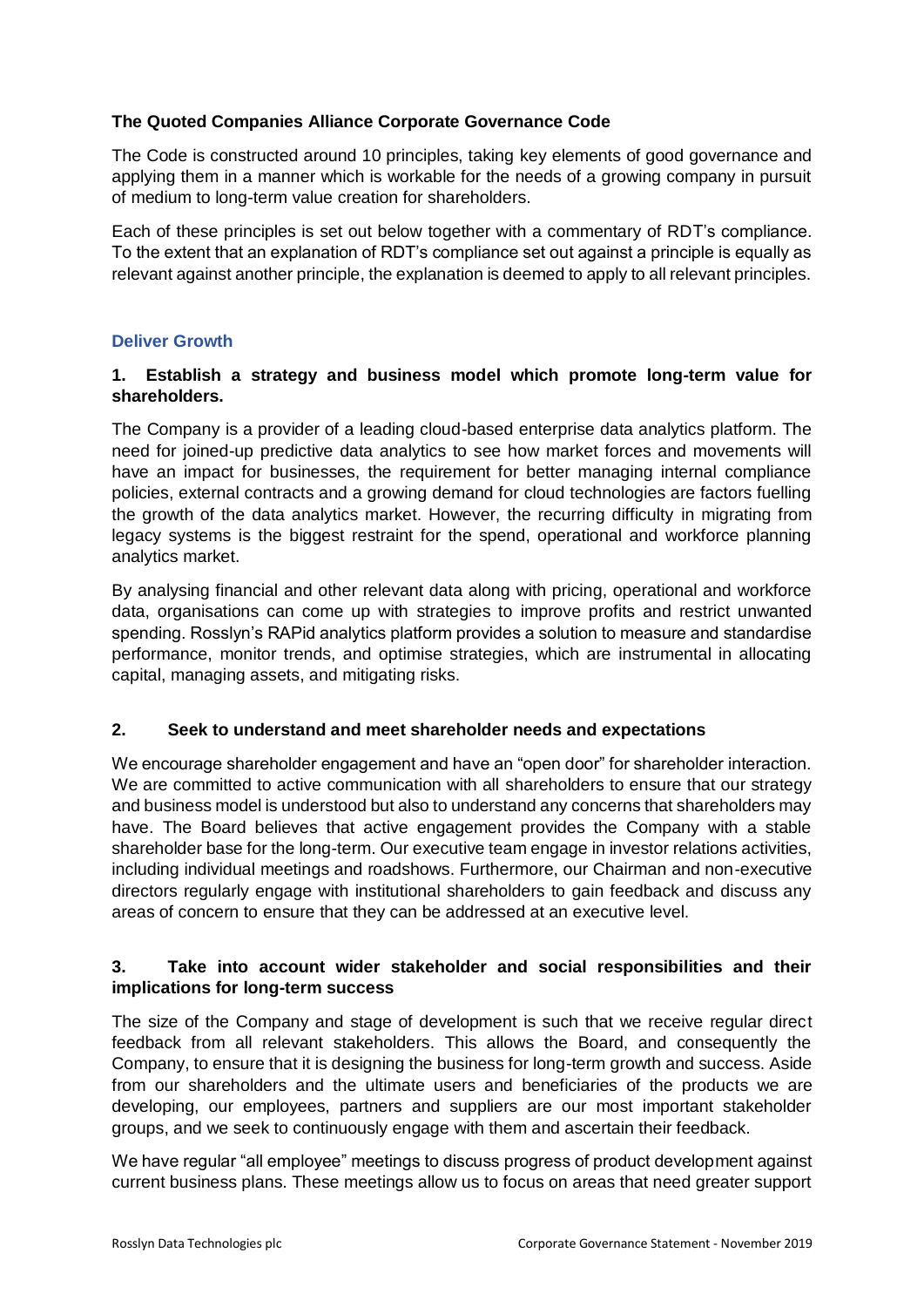and also consider what resources the Company may need going forward. This approach is taken into the workplace on a day to day basis. Over the last 12 months we have implemented regular training and knowhow workshops for all employees on key skills to ensure that we provide continuous development and enhance team collaboration. We continue to encourage continuous development and education for employees.

Notwithstanding the stage of development of the business, we believe that the achievement of long-term success requires us to maintain excellent relationships with our partners, clients and suppliers. We seek to pay suppliers within agreed timescales and we have the required checks on our supply chain to encourage all to meet and adhere to the high ethical standards that we seek to achieve. To mitigate risk in our supply chain, the Company aims to dual source all, where possible, critical services. This gives the Company opportunity to develop good relationships and plan for long term success.

Although the Company falls below the reporting threshold for Modern Day Slavery, many of our clients insist that we have these policies in place. The Company has therefore adopted Anti-Slavery compliance and has an Anti-Slavery and Human Trafficking policy. We seek to ensure that all suppliers and business partners also adopt and adhere to similar policies.

# **Anti-Bribery and Corruption**

The Company has also adopted an Anti-Bribery and Corruption policy. Many of our employees have previously worked within larger technical businesses; accordingly they are well versed in the need to undertake business in an appropriate and transparent way. However, we do not simply rely on this. We seek to include provisions in our agreements with third parties to ensure that bribery and corruption does not form part of any business undertaken by or on behalf of the Company and is not within our supply chains.

## **4. Embed effective risk management, considering both opportunities and threats, throughout the organisation's Internal Controls**

The Board is responsible for maintaining a sound system of internal financial and operational control and the ongoing review of their effectiveness. The Board's measures are designed to manage risk and, as such, provide reasonable but not absolute assurance against material misstatement or loss.

Some key features of the internal control system are:

- Management accounts information, budgets, forecasts and business risk information which are regularly reviewed by the Board;
- Operational, accounting and employment policies are in place and regularly reviewed and updated when appropriate;
- Clearly defined organisational structure within the Company; and
- Established financial reporting and control systems within the Company.

The Company reviews its internal controls regularly to ensure that they give the Company the flexibility that is necessary to allow it to grow and deliver long-term value to shareholders while having the correct checks and balances in place.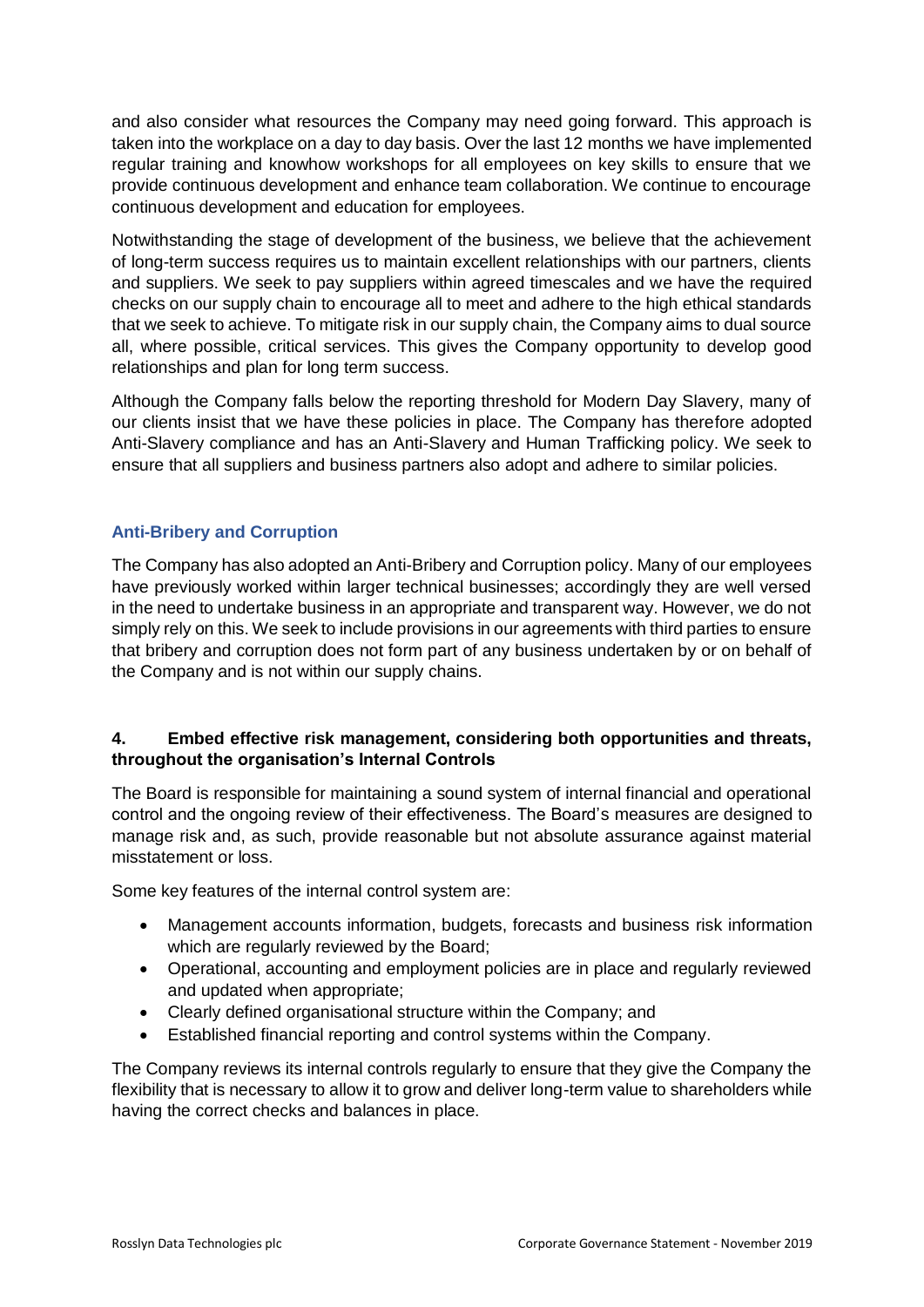#### **Risk Register**

The Company maintains a risk register which is reviewed regularly. This register allows the Board to appraise external and internal threats to the business and to plan and mitigate accordingly. Principal risks and uncertainties that may affect the business are set out in more detail in the Company's annual report and accounts.

## **Code of Conduct**

The Company has adopted a Code of Conduct which sets out the minimum standards that it expects all employees and representatives of the Company to meet to ensure that we maintain our high standards that we set ourselves. It is the Board's view that by encouraging high working standards we will mitigate against risks arising in our day to day activities.

## **5. Maintain the Board as a well-functioning, balanced team led by the chair**

The Board: RDT has a strong and effective leadership team.

RDT's Board comprises of an Independent Non-Executive Chairman, three Executive Directors, and 2 further Non-Executive Directors. The Board is made up of the following individuals:

#### *Non-Executive Board Members:*

James Appleby - Chairman

Bernard Quinn

Virginia Warr

#### *Executive Directors:*

Roger Bullen - Chief Executive Officer

Ash Mehta - Chief Financial Officer

Hugh Cox – Chief Data Officer

Brief biographies for all Directors are included in the Company Annual Accounts and on the Company website, which detail their skills and experience. The experience and knowledge of each of the Directors gives them the ability to constructively challenge strategy and to scrutinise performance.

Directors stand for re-election at each AGM by rotation. The Company's articles of association require one third of its directors to stand for re-election at each AGM. The Company's articles of association can be downloaded from the Company's website.

James Appleby acts as Chairman. James has a limited shareholding in the Company. Given James share holdings, the Board does not consider his participation to be significant and therefore consider him to have been independent upon his appointment as Chairman.

Barney Quinn acts as RDT's Remuneration Committee and Audit Committee Chair in his role as Non-Executive Director. Barney has a limited shareholding in the Company and a limited interest in the Company's share option scheme. Given Barney's share and option holdings the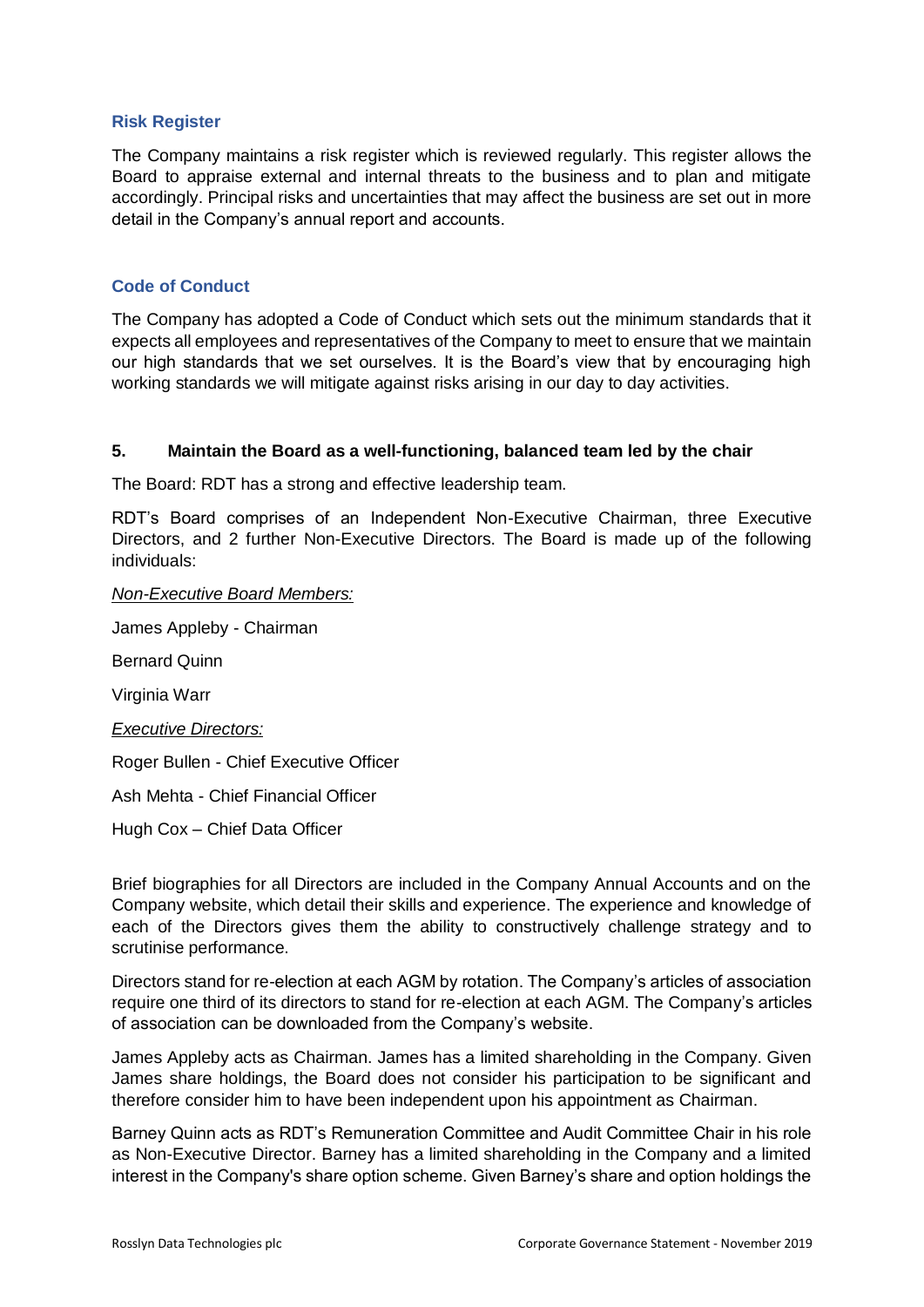Board does not consider participation to be significant and therefore consider him to be an independent non-executive director.

Virginia Warr acts an as Non-Executive Director. Her full-time role is a Chief Procurement officer of British Land plc, and she is considered by the board to be independent.

The Board feels that it has an appropriate balance between independence, knowledge of the Company's technology, sector experience and professional standing to allow it to discharge its duties and responsibilities well.

All Directors are encouraged to debate and use independent judgement based on their respective knowledge and experience on all matters effecting the business.

Details of the directors' independence, time commitments and board meeting attendance are set out in the annual report.

## **Conflicts of interest**

To address the provisions of Section 175 of the Companies Act 2006 relating to conflicts of interest, the Company's Articles of Association allow the Board to authorise situations in which a Director has, or may have, a conflict of interest.

Directors are required to give notice of any potential situation or transactional conflict that are to be considered at the next Board meeting and, if considered appropriate, conflicts are authorised or Directors do not attend or participate in such discussions.

Directors are not permitted to participate in such considerations or to vote regarding their own conflicts.

## **6. Ensure that between them the directors have the necessary up-to-date experience, skills and capabilities**

The Board considers that it contains an appropriate range of skills, experience and knowledge and is mindful of the need to continuously review the needs of the business to ensure that this remains true. All Directors retire by rotation in accordance with the Company's Articles of Association, and the Board makes decisions regarding the appointment and removal of directors. Descriptions of directors' relevant experience, skills and qualities are set out in the annual report.

The Board members are of sufficient calibre to bring independent judgment of issues of strategy, performance, resources, and standards of conduct, which are vital to the future growth and success of the Group. The Board believes that it operates in an open and constructive manner, working effectively as a team.

The Board is supported by a number of internal professionals, including the Company's Chief Technology Officer and Chief Revenue Officer, both of whom have appropriate experience for their level of responsibility. The Board and senior management from time to time seek advice on significant matters from external advisers. These advisers include, amongst others, the Company's nominated adviser and broker, public relations, external auditors and legal advisers.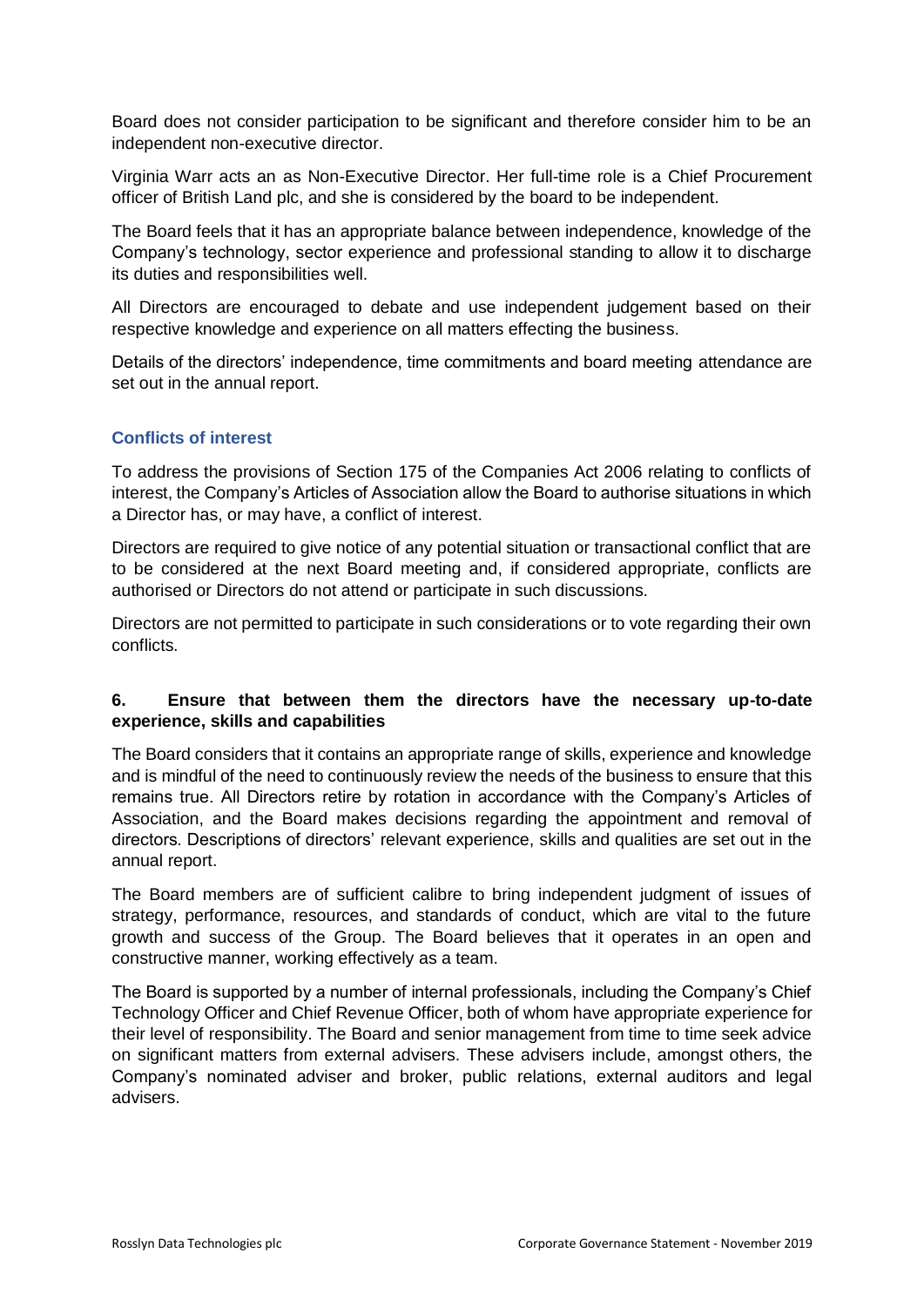## **7. Evaluate board performance based on clear and relevant objectives, seeking continuous improvement**

Since IPO, the Board has sought to improve the ways in which it interacts and the manner in which information is presented to it. The processes that have been put in place allow for a consistent approach to reporting, thus aiding analysis by the Board of all matters at hand. While the Company does not currently have any formal appraisal processes or evaluation criteria for Board members, the Chairman and Non-Executive Directors regularly meet and discuss performance with members of the executive team, which in the Board's opinion is currently sufficient for the Company's purposes.

The Group intends to introduce a framework on which to assess the performance of the board more formally on an annual basis. This will be kept under review and the Board will consider whether formal evaluations are appropriate in the future.

## **8. Promote a corporate culture that is based on ethical values and behaviours**

Ethical values and behaviours are at the heart of what we do. The Board seeks to enshrine such ethical values and behaviours throughout the conduct of all of RDT's activities. Our values are set out in our code of conduct and other policies, our working practices and our systems, which are available to all employees.

The Board leads by example. The Board seeks to treat all persons fairly and equitably, through clearly defined parameters of operation. This includes full compliance with safe working practices but also maintaining and protecting a positive and supportive working environment. The board seeks feedback from all stakeholders in the business, as described in more detail in relation to Principle 3, allows the Board to monitor its corporate culture, ethical values and behaviours.

# **9. Maintain governance structures and processes that are fit for purpose and support good decision-making by the board**

The Chairman provides leadership to the Board and is responsible for agreeing the agenda for Board meetings, ensuring that the Directors receive the information that they need to participate in Board meetings, and that the Board has sufficient time to discuss issues on the agenda, especially those relating to strategy and governance.

The Chief Executive Officer is responsible for the day to day leadership of RDT, the management team and its employees. The Chief Executive Officer is responsible, in conjunction with senior management, for the execution of the Company's strategy approved by the Board and the implementation of Board decisions.

The Board is collectively responsible for the long-term success of the Company. Its principal role is to provide leadership within a framework of prudent and effective controls, which enables risk to be assessed and managed. The Board considers the management team's strategic proposals and, following a rigorous review, determines strategy and ensures that the necessary resources are in place for the management team to execute against that strategy.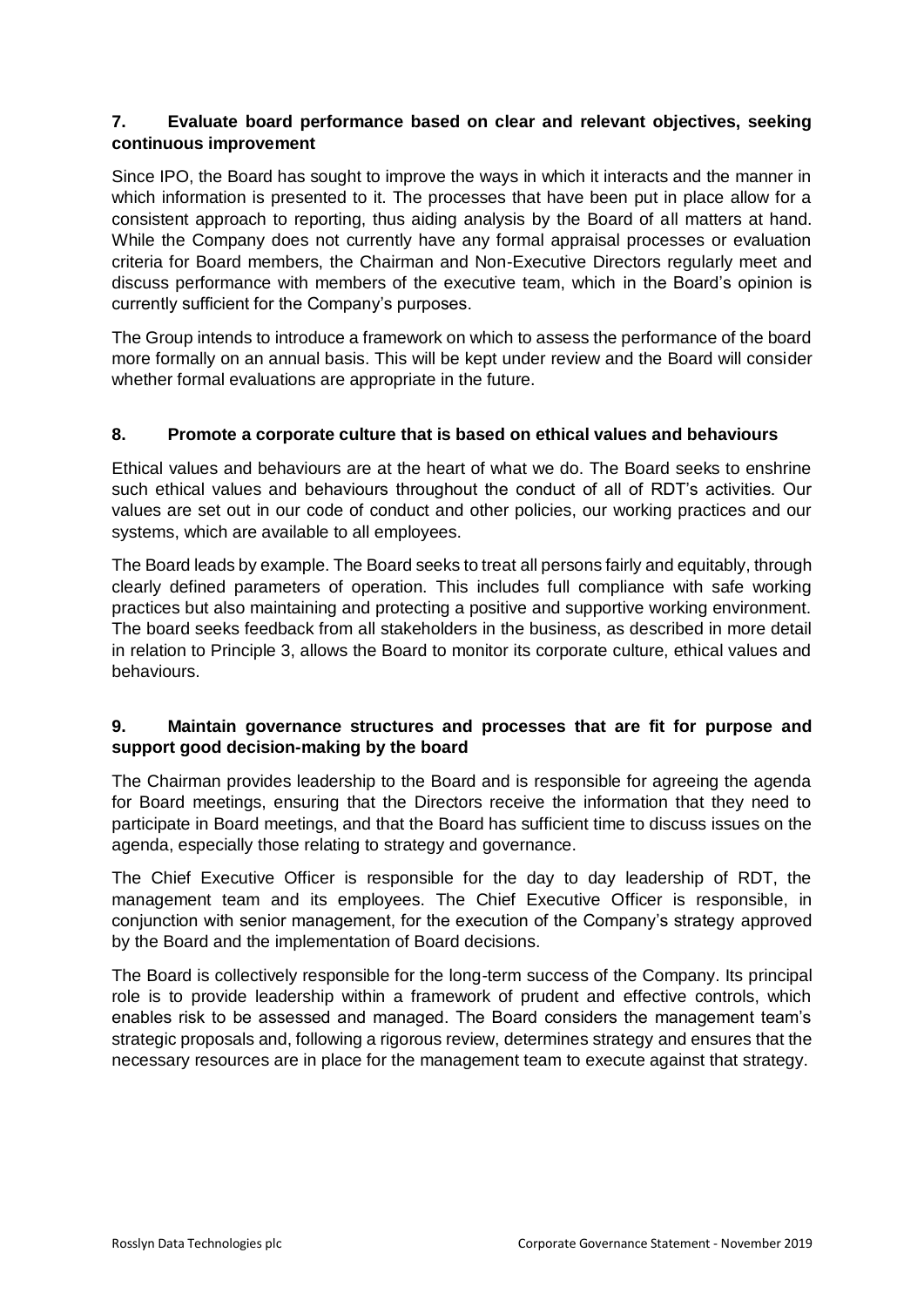#### **Board meetings**

The Board meets regularly, monthly where possible, but in any event holds no fewer than 10 board meetings in each year. In addition to the scheduled meetings, informal discussions with both executive directors and senior operational managers of the Company in relation to strategic business development and other topics important to the Company's progress are held by members of the Board regularly. The Board and its committees are provided with information ahead of meetings to give time for review and analysis. For each board meeting an agenda is prepared and approved by the Chairman and followed. The Board maintains an ongoing list of matters arising from the Board meetings which are then followed up at subsequent meetings to ensure that matters and decisions are being implemented. The Board assesses the relevance and effectiveness of its Corporate Governance Framework each year and aims to improve upon it as the Group grows.

## **Audit committee**

The Audit Committee is chaired by Barney Quinn and its other member is James Appleby, each of whom are independent non-executive directors. The Audit Committee seeks to ensure that the financial performance of the Company is properly reported on and reviewed.

Its role includes monitoring the integrity of the financial statements of the Company (including annual and interim accounts and results announcements), reviewing internal control and risk management systems, reviewing any changes to accounting policies, reviewing and monitoring the extent of the non-audit services undertaken by external auditors and advising on their appointment.

The Board considers that the members of the Audit Committee have sufficient competence to understand, analyse and when necessary challenge the management accounts and public financial statements of the Company. The Company's Auditor has unrestricted access to the Chairman of the Audit Committee. The Chief Executive Officer and a representative of the Auditor of the Company are normally invited to attend meetings of the Audit Committee.

#### **Remuneration committee**

The Remuneration Committee is chaired by Barney Quinn and its other member is James Appleby. The Remuneration Committee ensures that the Company's remuneration policy and practice promotes, encourages and drives the long-term growth of shareholder value in an effective manner and in accordance with the Board's strategy and policies.

More particularly, the Remuneration Committee determines, within the agreed terms of reference, the Company's policy on the remuneration packages of the Company's Chief Executive, Chairman, the Executive Directors, the Company Secretary, senior managers and such other members of the executive management as it is designated to consider.

The Remuneration Committee also has responsibility for determining (within the terms of the Company's policy and in consultation with the Chairman and/or the Chief Executive Officer) the total individual remuneration package for each executive director, the Company Secretary and other designated senior employees (including bonuses, incentive payments and share options or other share awards). The remuneration of non-executive directors will be a matter for the Chairman and executive directors of the Board.

No Director or manager permitted to participate in any discussions as to their own remuneration.